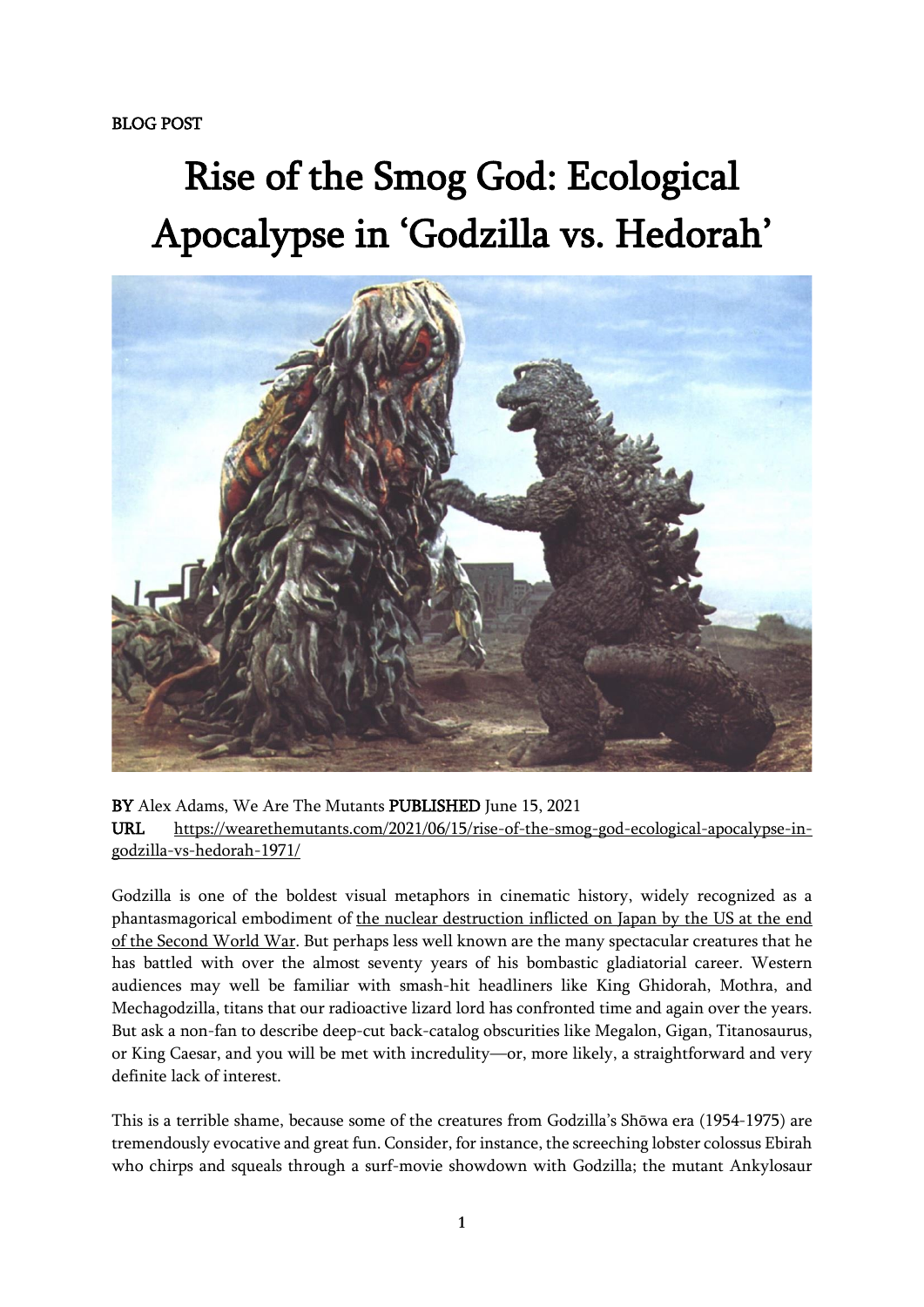Anguirus who often comes to Godzilla's aid in his hour of need; or the oversize praying mantises Kamacuras (known as "Gimantis" in the English dub of Son of Godzilla) who cruelly wallop boulders at Godzilla's helpless offspring Minilla. Despite the widespread critical dismissal of Godzilla's many sequels as increasingly childish and redundant, many of the fifteen Shōwa films are rich with social commentary and formal and stylistic innovations. Perhaps the boldest of them all—and perhaps the most unfairly maligned—is 1971's psychedelic eco-horror Godzilla vs. Hedorah.

Hedorah is an alien lifeform that feeds on filth and thrives on pollution. Falling to Earth and landing in Japanese waters, it quickly grows to enormous proportions, feasting greedily on the omnipresent slurry and sludge to be found in Japan's once-green environment until it is the size of Godzilla. After the turning point of 1964's Ghidorah, the Three-Headed Monster, in which Godzilla teamed up with Mothra and Rodan to defeat the golden space-hydra King Ghidorah, Godzilla would remain a hero, and it would be his godlike opponents who in their turn would represent mankind's imminent doom. The black-green reptile-god was no longer an uncontrollable force of judgment; now, he was a family-friendly crusader for justice. By pitting him against Hedorah, Kaiju maverick Yoshimitsu Banno made a bold statement about climate change, the Anthropocene, and pollution that was years ahead of its time.

## Hedorah: Anthropocene, Apocalypse, Appetite

The [contested](https://www.smithsonianmag.com/science-nature/what-is-the-anthropocene-and-are-we-in-it-164801414/) term "Anthropocene" refers to the current geological epoch that we inhabit here on Earth, an epoch characterized by alarming increases in temperature caused by the organized human destruction of our natural habitat. That is, whereas previous epochs such as the Pliocene and Oligocene were characterized by natural and long-term evolutionary, climatic, and environmental changes (such as the diversification of vertebrates, the development of weather patterns, or the formation of ocean currents), the Anthropocene is a state of ecological emergency precipitated by the drastic effects of man-made climate change. Though the term is relatively recent—popularized by Paul Crutzen only 21 years ago, in 2000—and though its beginning is [sometimes](https://www.theguardian.com/environment/2016/aug/29/declare-anthropocene-epoch-experts-urge-geological-congress-human-impact-earth) located in or [around](https://www.theguardian.com/environment/2016/aug/29/declare-anthropocene-epoch-experts-urge-geological-congress-human-impact-earth) 1950, the processes that have contributed most to its emergence have a longer history. Admittedly, this history is chicken feed in geological time, but the Anthropocene has dawned over the last few centuries and is roughly contemporaneous with the environmentally annihilatory rampages of capitalist globalization.

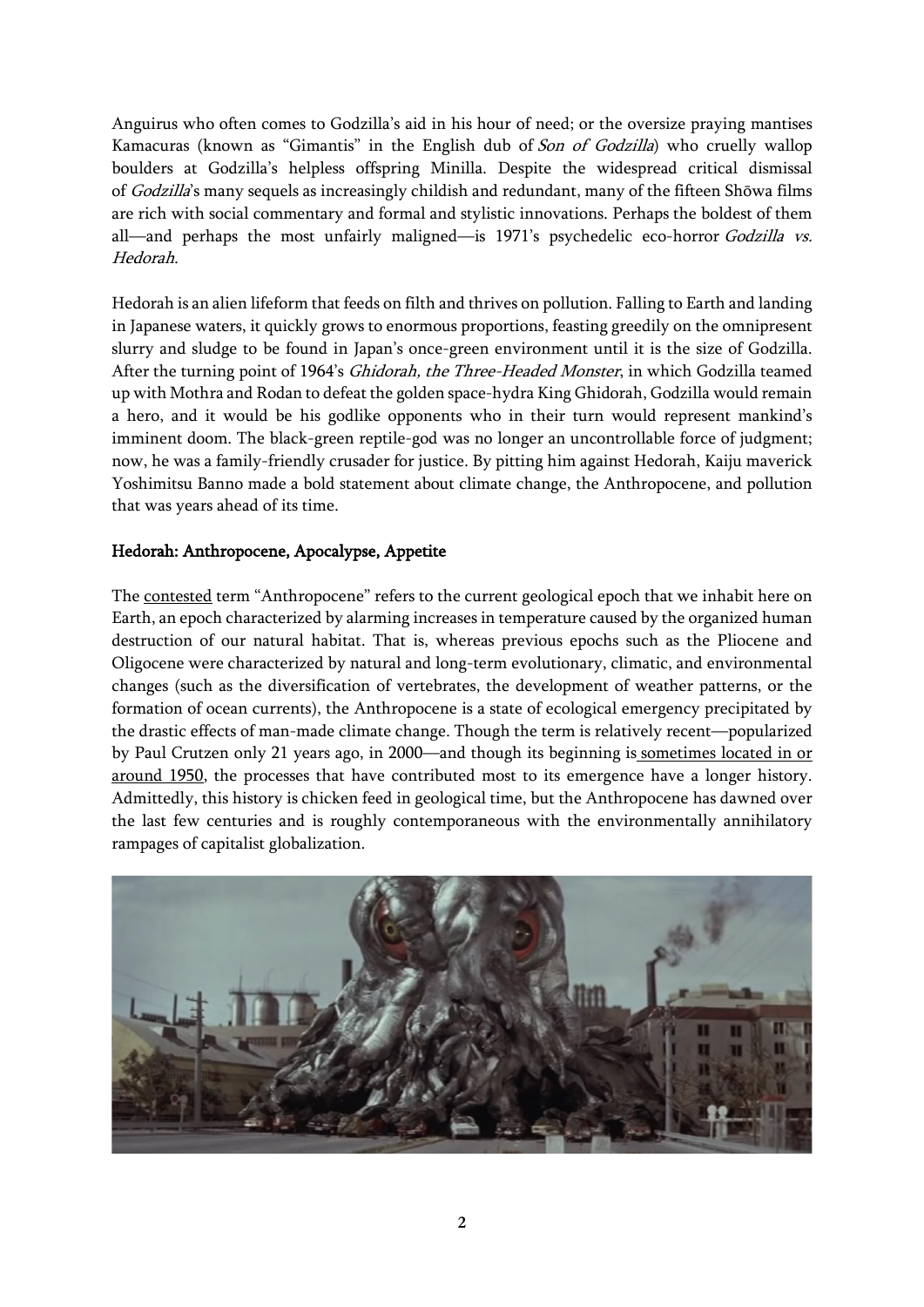For capitalism has always thrived amid shattering environmental catastrophe. In his book *[Slave](https://www.hachette.co.uk/titles/padraic-x-scanlan/slave-empire/9781472142320/)* [Empire](https://www.hachette.co.uk/titles/padraic-x-scanlan/slave-empire/9781472142320/), historian Padraic X Scanlan describes how plantation agriculture at the height of the British Empire in the 17th and 18th centuries turned the Caribbean into "a creeping frontier of money, human suffering, dispossession and ecological mayhem." Sweeping deforestation, monoculture, and industrialization permanently changed the weather systems of the Caribbean, to say nothing of the environmental ravages of the more or less constant colonial warfare between the multiple slave economies of the time. And this is only one example. From the disastrous spread of disease and the wanton destruction of biodiversity, through the sustained ruination caused by multiple forms of mining, drilling, and fracking, to the generation and release of the toxic waste that devastates precious and irreplaceable habitats the world over, industrialized international capitalism has always been at war with the [natural](https://wearethemutants.com/2020/08/06/the-rot-at-the-root-activism-and-agency-in-captain-planet-and-ferngully/) world—plundering, polluting, and poisoning it for profit.

By the 1970s, Japan had been politically rehabilitated after the devastation of the war, welcomed back into the West as a full participant in international capitalism, and Japanese corporations (like their American and British counterparts) had wasted no time getting rich quick and dirty. Industrial endeavors including mining, smelting, petroleum production, chemical refinement, city construction, and more led to near-catastrophic deforestation, contamination of air and water, and at least three man-made diseases: *[Itai-itai](http://www.kanazawa-med.ac.jp/~pubhealt/cadmium2/itaiitai-e/itai01.html) disease*, named onomatopoetically after the screams of those who suffered from it, was a debilitatingly painful result of cadmium poisoning; [Minamata](http://www.env.go.jp/en/chemi/hs/minamata2002/) [disease,](http://www.env.go.jp/en/chemi/hs/minamata2002/) acquired by eating fish contaminated with mercury, attacked the central nervous system, sometimes causing insanity and death; and the city of Yokkaichi, a center of petroleum refinement, experienced [skyrocketing](https://www.jstage.jst.go.jp/article/indhealth1963/2/2/2_2_87/_pdf) levels of a specific form of chronic bronchitis caused by the release of untreated sulphur dioxide into the atmosphere. By the time filmmaker Yoshimitsu Banno came to create his debut Kaiju picture, Japan was choking on smog.

Hedorah, Banno's monster, the name derived from the Japanese word meaning sludge, polluted mud, or chemical slurry, is the embodiment of a uniquely Anthropocene apocalypse. So foul is our treatment of our precious planet that a scum-loving alien considers our once-beautiful home a delightfully appetizing smorgasbord, and now that it is here it certainly does not intend to stop eating. One of the strengths of the Kaiju genre is its obligation to forego subtlety; the films' characteristic exaggeration, caricature, and hyperbole enable them to treat their subject matter with both knockabout playfulness and polemic intensity. In their scholarly volume [Japan's](https://mcfarlandbooks.com/product/japans-green-monsters/) Green [Monsters](https://mcfarlandbooks.com/product/japans-green-monsters/), Sean Rhoads and Brooke McCorkle describe Godzilla vs. Hedorah as an "environmental call-to action", and "a protest film of a different order." Banno's only Kaiju movie is a bold, flamboyantly weird parable about mankind's responsibility for the murder of the Earth.

## Trouble at Toho

Though it may be uniquely uncompromising—even [preachy](https://filmschoolrejects.com/godzilla-vs-hedorah/)—in its prioritization of eco-doommongering, *Godzilla vs. Hedorah* is by no means the only Kaiju movie with an environmentalist message. The theme features in many a Shōwa movie, and would resurface in the later Heisei series too (in particular *Godzilla vs. [Biollante](https://wikizilla.org/wiki/Godzilla_vs._Biollante)* [1989] and *[Godzilla](https://wikizilla.org/wiki/Godzilla_vs._Mothra) vs. Mothra* [1992]). 2016's *[Shin](https://godzilla.fandom.com/wiki/Shin_Godzilla)* [Godzilla](https://godzilla.fandom.com/wiki/Shin_Godzilla), which deals with the environmental and political fallout of the [Fukushima](https://en.wikipedia.org/wiki/Fukushima_Daiichi_nuclear_disaster) nuclear [disaster,](https://en.wikipedia.org/wiki/Fukushima_Daiichi_nuclear_disaster) is another vivid example of this preoccupation. Many Toho films end with a character looking into the sunset and delivering a didactic epithet about humanity's responsibility to live in greater harmony with nature.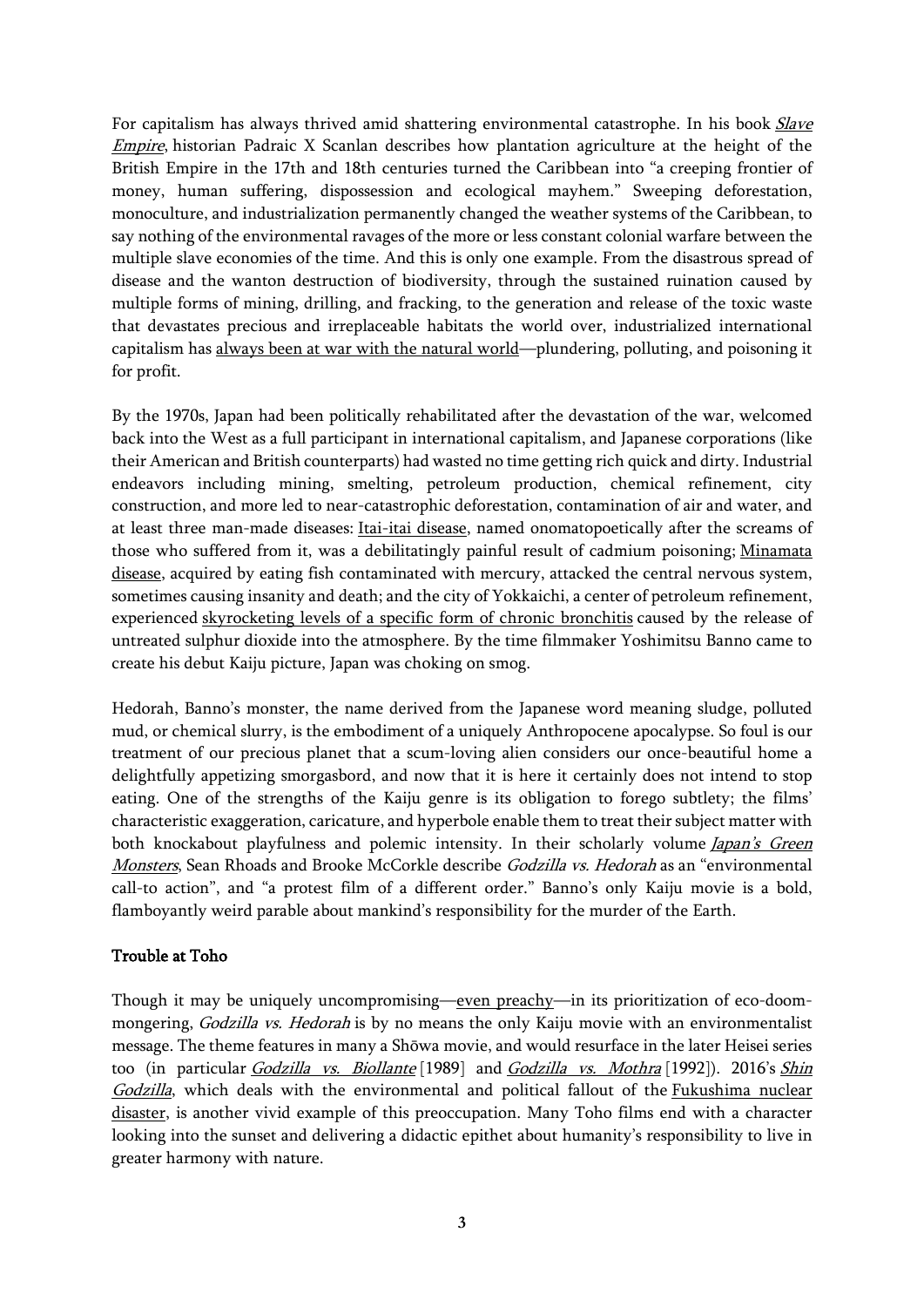And yet, although it is perhaps the boldest expression of Toho's major theme, Godzilla vs. Hedorah remains a divisive oddity in the Shōwa series, 80 pulsating minutes stuffed with bizarre aesthetic choices and jarring narrative turns. Critics at the time tended towards the dismissive, a trend that was consolidated into an orthodoxy when Harry Medved lambasted the film in his 1978 book The Fifty Worst Films of All Time. Perhaps this was because the film explicitly withholds the pleasures that audiences had come to associate with Toho's work. Rather than the stomping, triumphant orchestral score familiar to fans, the film has a soundtrack peppered with rock'n'roll, Moog electronica, and jazz—including an introductory musical number with swirling lava lamp visuals that wouldn't have been out of place in a Bond movie. Formally, it experiments with delirious hippie psychedelia, including the insertions of some baffling (yet oddly beautiful) animated sequences. None of the familiar faces from previous films—such as Akira Takarada, Akihiko Hirata, or Yoshio Tsuchiya, stars of many of the most popular Kaiju movies of the 1960s appear in the cast, which instead features a young child protagonist and a group of dropout longhairs partying on Mount Fuji. Moments of humor and warmth rub up against scenes of striking horror; dry sequences of "scientific" exposition sit awkwardly alongside sequences of luminous, hallucinatory surrealism. Memorably, one of Godzilla's early clashes with Hedorah is intercut with vivid scenes of fish-headed young people dancing frantically in a go-go bar.



The result is a singularly strange mix of arthouse avant-gardism, early music video aesthetics, children's dreams, and special effects-led genre pugilism—in short, a tonal miasma that some audiences (especially overseas audiences, who lacked the cultural context provided by the many poisoning scandals in Japan) found almost unwatchably dissonant. "Even for a movie about a big anthropomorphic fire breathing reptile fighting a giant pollution eating monster that looks like a big pile of blackened teriyaki chicken," writes Kaiju fan site Stomp [Tokyo](http://www.stomptokyo.com/movies/godzilla-vs-hedora.html), "Godzilla Vs. Hedorah is a weird movie." Another [reviewer](http://www.1000misspenthours.com/reviews/reviewse-g/godzillavsthesmogmonster.htm) writes that they've never "seen such an intractable tangle of the laugh-out-loud stupid and the chills-up-the-spine disturbing in one movie," in part because of the way that the film features some of the franchise's most goofily comic moments—such as Godzilla's atomic-breath-fueled flight—and some of its most openly horrific set pieces, such as the famous sequences in which the noxious fumes Hedorah exudes dissolve human flesh. "Sometimes," [writes](http://americankaiju.kaijuphile.com/articles/gvshedorah.shtml) yet another [reviewer,](http://americankaiju.kaijuphile.com/articles/gvshedorah.shtml) "the grim and the giddy are mixed in the same sequence."

But such criticisms overstate the strangeness of the film. It is weird, but in a spirit of experimentation and adventure, rather than gloomy or pretentious incoherence; it is dark and audacious, even somber in some places, but so are the best entries in the Godzilla canon. Quite apart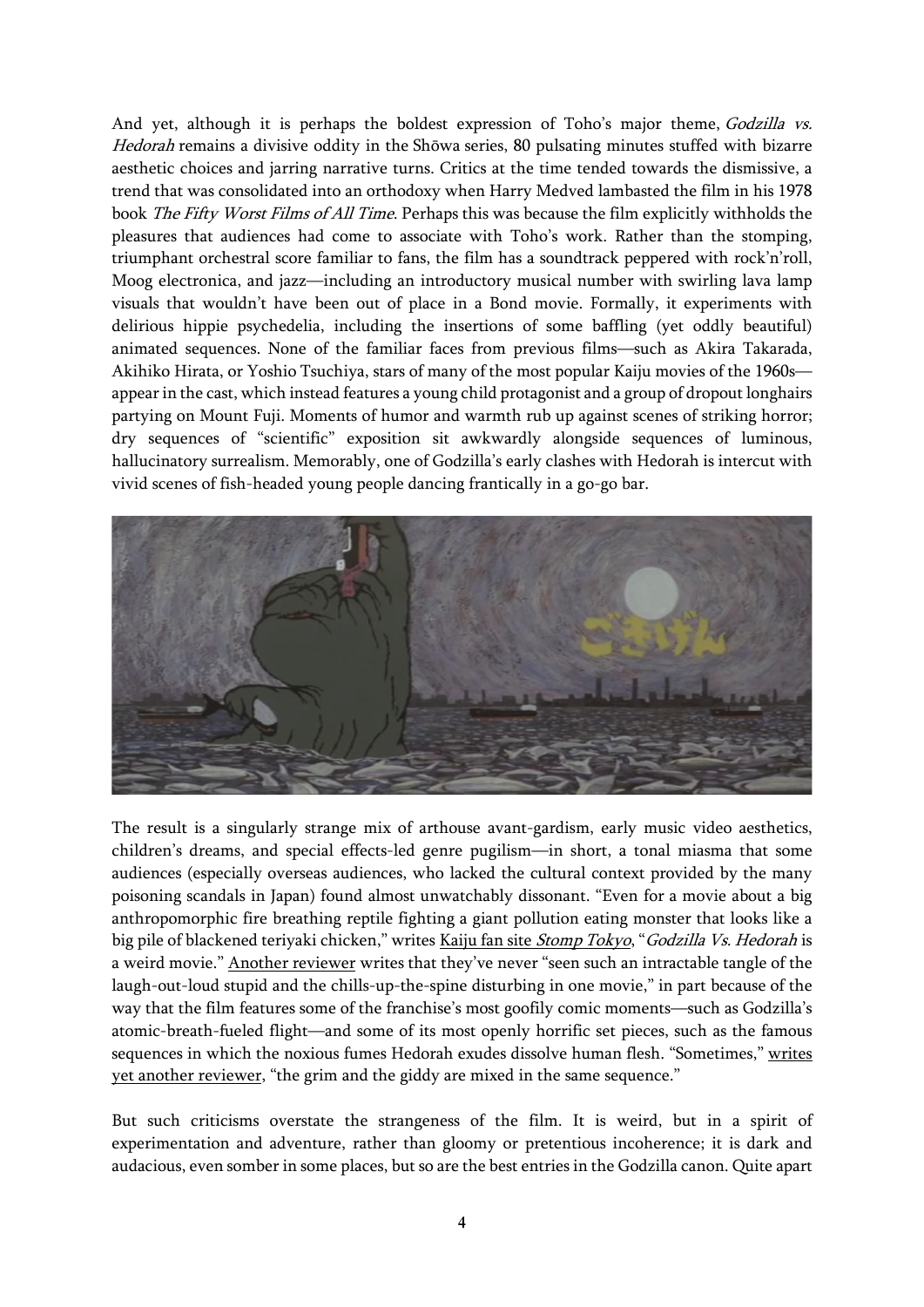from its many peculiarities, perhaps the most noticeable departure that Godzilla vs. Hedorah makes from its predecessors is the visible cheapness and roughness of the movie. In the 1970s, the Japanese film industry struggled with slashed budgets; the dramatic rise in the popularity of television corresponded with a precipitous dive in cinema ticket sales that hit Toho in the wallet, hard. Banno had to shoot the whole movie with only one crew, on a drastically reduced timescale and with half the money that the studio would usually spend on a Godzilla movie.

Banno himself is an interesting figure with a complicated, unfortunate story. Former assistant director to the legendary Akira Kurosawa, he was offered the directorial role on the new Godzilla feature after he impressed Toho by completing a documentary on behalf of special effects maestro Eiji Tsuburaya, who fell ill during production. Toho was looking to expand its pool of regular Godzilla directors, and Banno's strong credentials and valuable experience placed him first in line. Immediately upon accepting the job, Banno knew that he wanted to make a serious and powerful statement about pollution, which he [called](https://mcfarlandbooks.com/product/japans-green-monsters/) "the most notorious thing in current society." Despite the severe budgetary and time constraints, he was able to realize and deliver a singular, extraordinary piece of work.



But the film quickly made enemies in high places. Tomoyuki Tanaka, one of the most senior figures at Toho, hated Banno's film so unreservedly that he swore never to allow Banno anywhere near another Godzilla picture. And Tanaka got his wish: even though Banno teased a sequel at the close of Godzilla vs. Hedorah, he was never to work on another Godzilla production for Toho, and Hedorah would never be heard from again apart from one blink-and-you'll-miss-it cameo in 2004's Godzilla: Final Wars. Banno's enthusiasm for Godzilla, though, remained undiminished to the end of his life in 2017, and, despite his creative exile, he would later become a key figure in the development and production of Legendary's 21st century Godzilla movies. For Banno, the spectacular success of 2021's Godzilla vs. Kong is an extraordinary posthumous vindication: Toho's anarchic outsider belatedly bringing Godzilla to his widest ever audience.

## "Green pastures exist only in our hearts now"

To return once more to Banno's creature itself: Hedorah is interesting primarily because of its nearindestructibility. Our prehistoric hero's atomic breath and powerful physical brawling have little to no effect upon Hedorah's viscous, semi-solid body, and neither can human weapons damage Hedorah. Bullets and Kaiju fists simply pass harmlessly through the evanescent sludge. Like the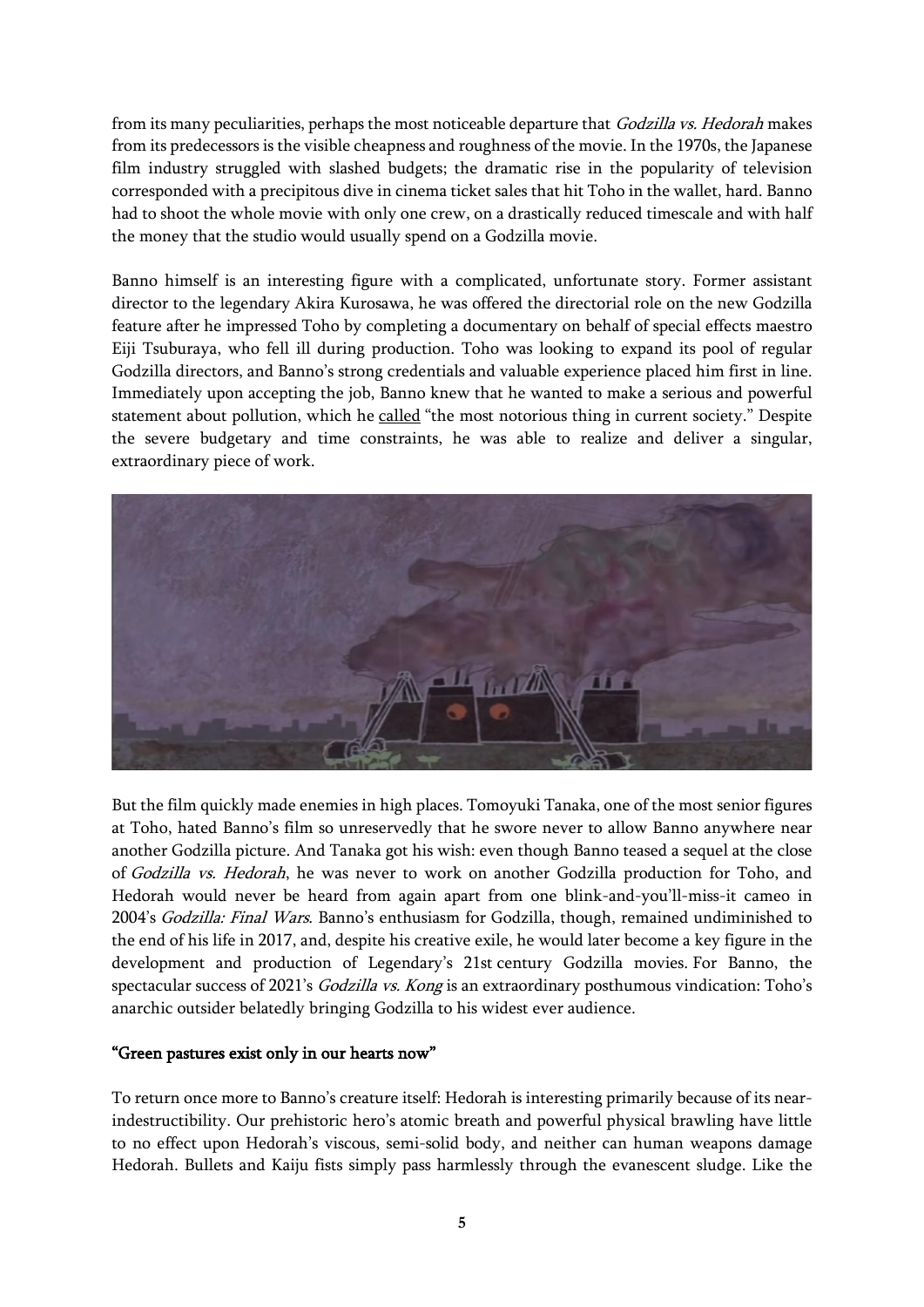flesh-eating snot-monster in classic US sci-fi The Blob (1958), Hedorah is uniquely adapted for pure, unthinking consumption, and the very simplicity of its anatomy—an uncomplicated embodiment of sheer appetite—is what makes it virtually impossible to stop.

Hedorah is also the first of Toho's monsters to metamorphosize through a range of physical embodiments. It begins life as a species of microscopic organisms, a dispersed collective of hungry tadpole-spores from outer space; after gorging on the plentiful industrial slime encountered in Japanese waters, they meld into one solid organism, growing, absorbing and mutating, constituting itself in a series of increasingly threatening forms. First it appears as a mean, amorphous marine creature; second, a crawling, slug-like amphibian; third, as a sort of flying disc of malevolent ooze; and finally, after repeatedly frustrating Godzilla in battle and guzzling more goo, it achieves its final incarnation as a semi-anthropomorphic titan. Such an evolution would recur with Godzilla's later foes Biollante—the product of weapons-grade bioengineering, half Godzilla, half haunted rose; Destoroyah—a hostile crustacean life form created by the Oxygen Destroyer, a weapon of environmental annihilation used to kill the very first Godzilla back in 1954; and, with time, Godzilla himself, as he grows from a sea-beast, to an enormous worm, to a murderous ambulatory nightmare over the course of Shin Godzilla.



Each of these movies feature monsters that embody some form of ecological disaster, and this dynamic metamorphic principle is key to their meaning. Ever-changing, ever-growing, unfixable, slippery, unkillable, given ever more power by humanity's hubristic efforts to defeat them, Hedorah and his later analogues embody this most central and confounding aspect of climate disaster. It is not only that we humans are responsible for the desecration of the Earth, but also that the problem we have created is so nightmarishly flexible and generative that anything we do to tackle it simply makes it worse. In the face of this doom-laden iconography, Godzilla represents not merely justice or virtue: he represents hope itself.

However, even though child protagonist Ken calls Godzilla "a superman" at the start of the movie, the film is unrelentingly pessimistic about the possibility of ever defeating Hedorah for good. For most of the film, Godzilla is simply unable to wound Hedorah, and the beast is only (ambiguously) banished through Godzilla's cooperation with the military. State institutions are powerless to stop Hedorah, and the counterculture youth who attempt a mass mobilization against the smog monster are unable to imagine any form of resistance to it apart from throwing a party and playing vacuous